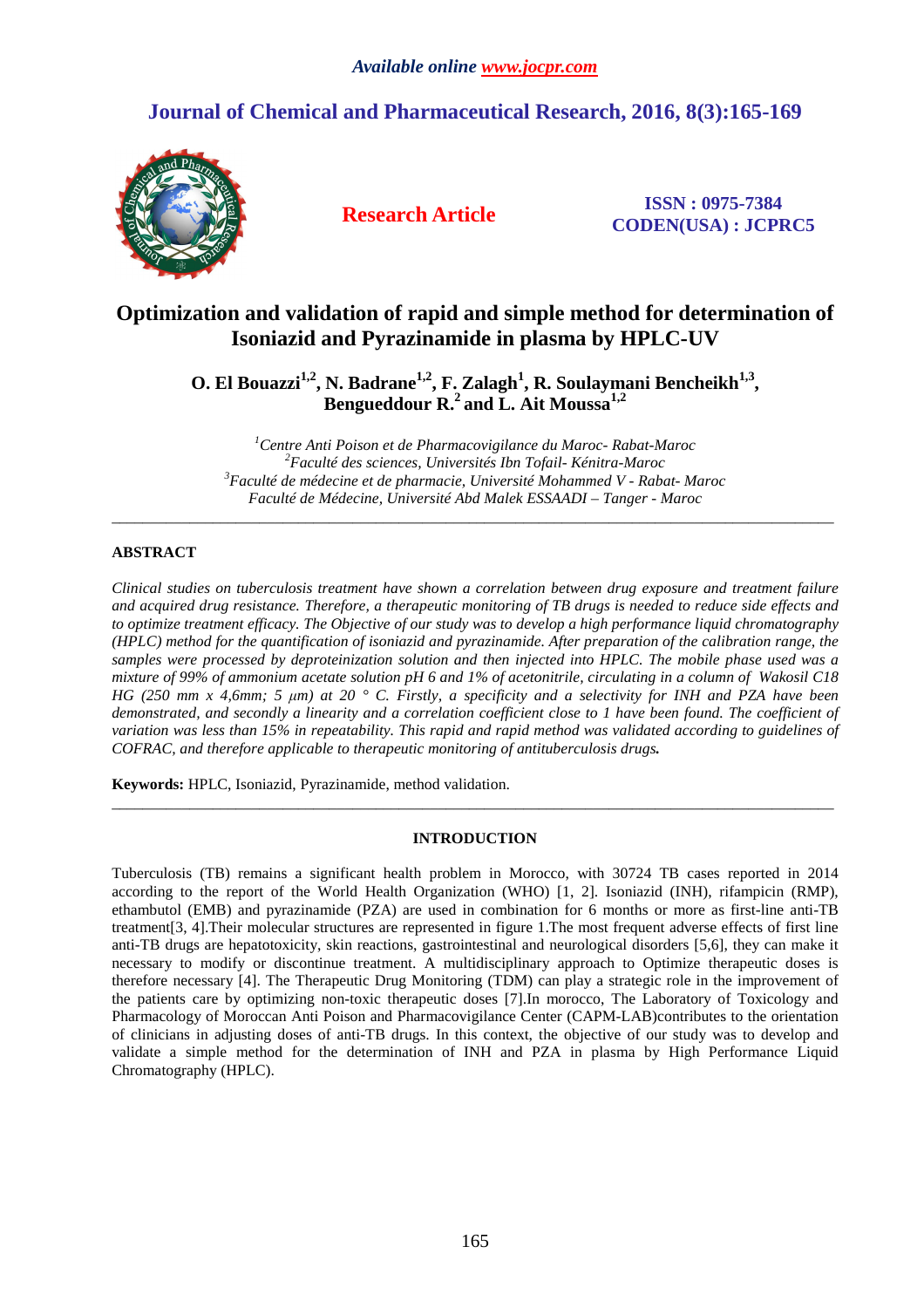

\_\_\_\_\_\_\_\_\_\_\_\_\_\_\_\_\_\_\_\_\_\_\_\_\_\_\_\_\_\_\_\_\_\_\_\_\_\_\_\_\_\_\_\_\_\_\_\_\_\_\_\_\_\_\_\_\_\_\_\_\_\_\_\_\_\_\_\_\_\_\_\_\_\_\_\_\_\_

**Figure 1: Molecular structures of rifampicin (a), pyrazinamide (b), ethambutol (c) and isoniazid (d) [8]** 

#### **EXPERIMENTAL SECTION**

### **2.1 Apparatus**

All analysis was performed on a Shimadzu HPLC with a solvent delivery pump (LC-20AD), a UV-visdetector (SPD-10A), anautosampler (SIL-20A), and degasser (FCV-10A-ALVP).The result analysis and data integration was acquired using the Shimadzu LC-Solution software. A centrifuge from HERMLE was used to accelerate phase separation. All solutions were degassed by ultrasonification( Transsonic DIGITALS).

#### **2.2 Chemical reagents and samples**

The chemical reagents were HPLC grade solvents (Glacial acetic acid, ammonia, trichloroacetic acid, acetonitrile), all from Fluka. INH, PZA and nicotinamide (IS) standards (≥99,9%) were purchased from Fluka. HPLC grade water was from Chromanorm. Human plasma was acquired from the National Blood Transfusion Center (Rabat, Morocco).

#### **2.3 Chromatography conditions**

The separation was made with a column of Wakosil C18 HG (250 mm x 4,6mm;5 µm). The HPLC mobile phase was a mixture of acetonitrile and ammonium acetate solution 0.05 M (1:99,  $v/v$ ). The pH was adjusted to 6 with ammonia 1N,and the flow rate was constant at 1.2ml/min. 80µl of the preparation was injected into HPLC at 20°C and detection was performed at 275nm.

### **2.4 Sample preparation**

The extraction of analytes from the plasma was carried out using liquid-liquid extraction. In short, 500 µl of plasma and 250  $\mu$ l of deprotenization solution (IS + trichloroacetic acid) were mixed in a vortex for 1 min, after It was centrifuged at 630×g for 10 min. Finally, the supernatant was dilutedin ammonium acetate solution 0.5 M, pH 8.2.

### **2.5 Validation of HPLC method**

This method was validated according to the COFRAC (SH GTA 04) for specificity, selectivity, precision and stability.

## **RESULTS AND DISCUSSION**

### **3.1 Specificity of the chromatographic method**

The specificity of the method was studied to determine the matrix effect on the determination of INH and PZA. A comparative analysis was carried out for the blank sample (blank plasma+IS). On the basis of the chromatograms obtained; there was no significant response at the retention times of INH and PZA (Fig 2).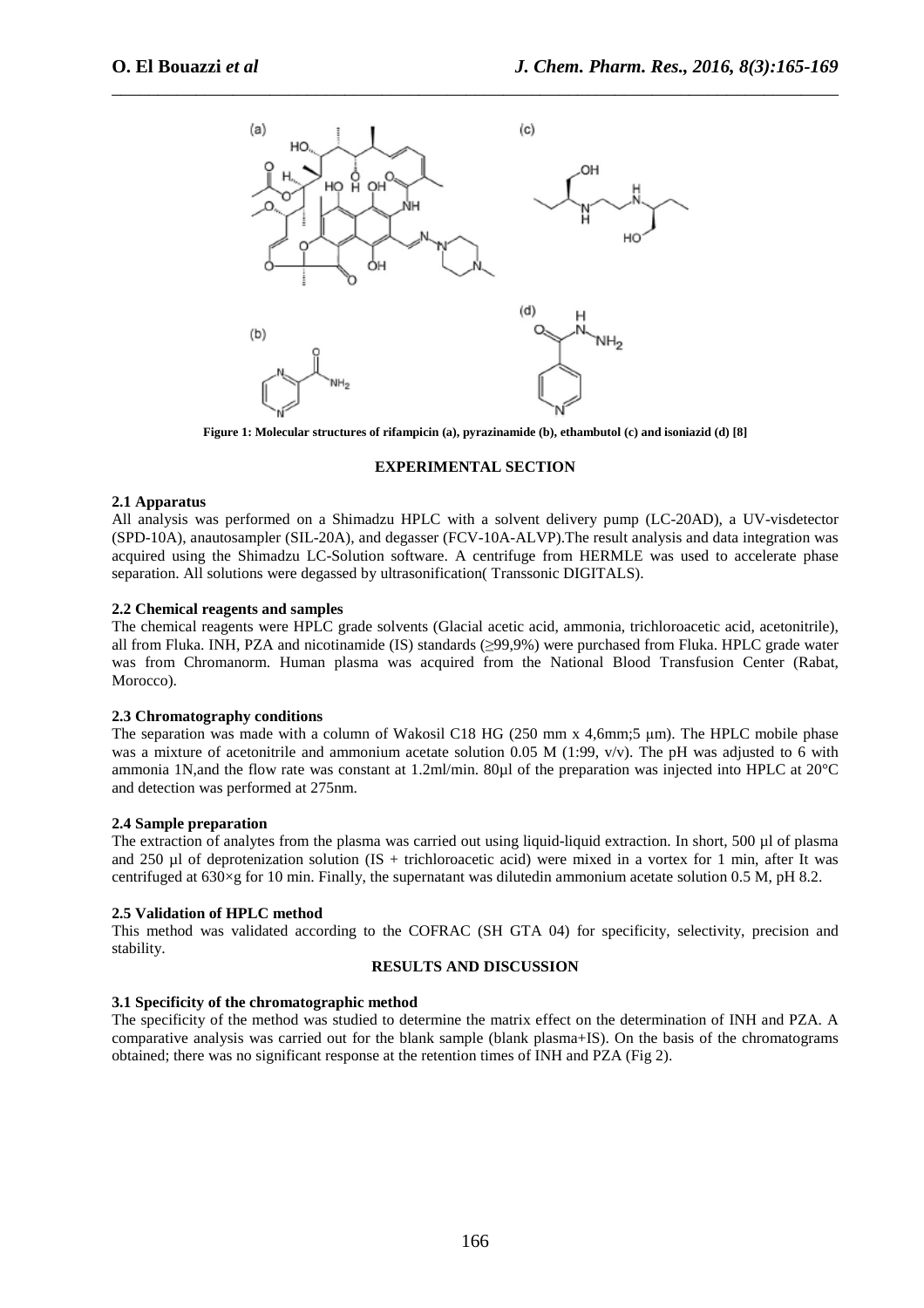

\_\_\_\_\_\_\_\_\_\_\_\_\_\_\_\_\_\_\_\_\_\_\_\_\_\_\_\_\_\_\_\_\_\_\_\_\_\_\_\_\_\_\_\_\_\_\_\_\_\_\_\_\_\_\_\_\_\_\_\_\_\_\_\_\_\_\_\_\_\_\_\_\_\_\_\_\_\_

**Fig 2: Specificity of the chromatographic method** 

## **3.2 Selectivity**

The method is selective for INH and PZA. At each injection, we obtained the same retention time (RT): 9.628±0.25 min for specific peak of INH, 13.220±0.20 for PZA and 14.960±0.18for IS. The same retention times prove the selectivity of column (Fig3).



**Fig 3: Chromatogram showing separations of isoniazid (1), pyrazinamide (2), nicotinamide (IS) (3)** 

#### **3.3 Limits of Quantification and Detection**

The limit of quantification (LOQ), defined as the lowest concentration that could be measured. The LOQ results for both molecules were0.5µg/ml. The lower limits of detection of INH and PZA were respectively 0.10 and 0.12 µg/ml.

### **3.3 Linearity**

Calibration curve was plotted by getting average of ratio of the height of drug/ height of IS (H/HIS), against the concentrations in µg/ml.

The linearity of the method was obtained between 0.5-8 µg/ ml for INH and 2.5-40 µg/ ml for PZA (Fig 4,5). The result was analyzed by linear regression method. The coefficients of regression of INH and PZA were respectively 0.9999 and 0.9998 (Tab 1),which confirms the linearity of method.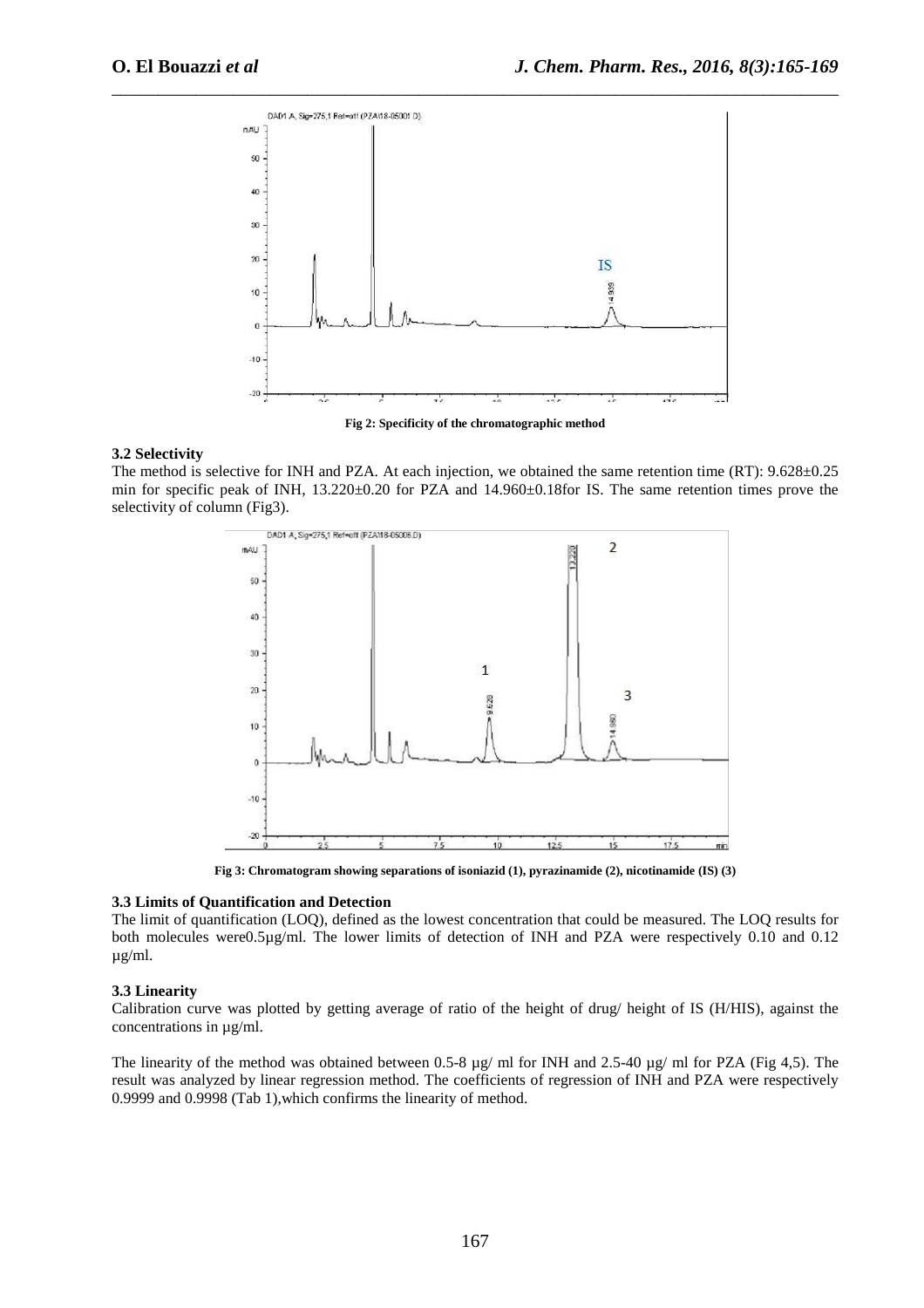

\_\_\_\_\_\_\_\_\_\_\_\_\_\_\_\_\_\_\_\_\_\_\_\_\_\_\_\_\_\_\_\_\_\_\_\_\_\_\_\_\_\_\_\_\_\_\_\_\_\_\_\_\_\_\_\_\_\_\_\_\_\_\_\_\_\_\_\_\_\_\_\_\_\_\_\_\_\_ **Table 1: Linearity parameters for INH and PZA analyzed by HPLC method** 







#### **3.4 Precision**

The repeatability was analyzed in the same sample and under the same conditions for each level of concentration. Results were expressed as means of relative standard of deviation (RSD) in percent (Tab2).

The intermediate precision was analyzed from 3 independent series, each consisting of five levels of concentrations. Results were expressed as coefficient of variation (CV) in percent (Tab 2). The values that  $\leq 15$  % were accepted.

**Table 2: parameters of precision for INH and PZA analyzed by HPLC method** 

|             | <b>Concentrations of Isoniazid</b><br>$(\mu$ g/ml) |                 |    |    |      | <b>Concentrations of pyrazinamide</b><br>$(\mu\mathbf{g}/\mathbf{m})$ |     |     |     |     |
|-------------|----------------------------------------------------|-----------------|----|----|------|-----------------------------------------------------------------------|-----|-----|-----|-----|
|             | 0.5                                                |                 |    |    |      | 2.5                                                                   |     |     | 20  | 40  |
| RSD(%)      |                                                    | $.8\phantom{0}$ |    |    | 8.3  |                                                                       | l.6 | 4.8 | 5.3 | 9.4 |
| $CV($ % $)$ | $\Omega$                                           |                 | 32 | っっ | 13.2 |                                                                       |     | 50  | 2.2 | 4.4 |

The values obtained for each concentration level prove the precision of the method.